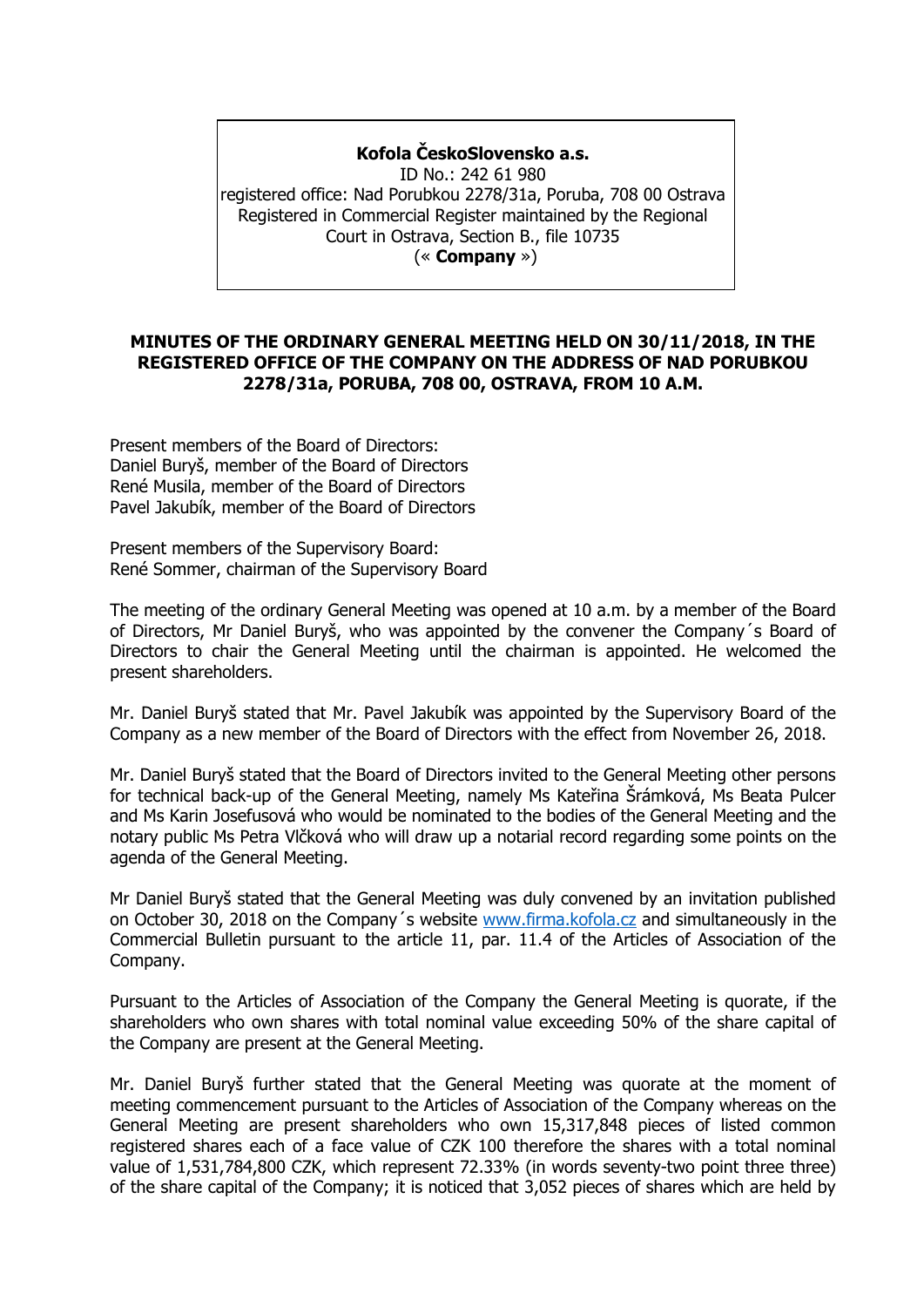the Company and 1,114,109 pieces of shares which are held by the controlled company RADENSKA, družba za polnitev mineralnih voda in brezalkoholnih pijač, d.o.o. by which the voting right cannot be performed were deduced and the number representing hundred percent of shares of the Company was diminished this way.

Mr Daniel Buryš, member of the Board of Directors authorized to chair the Company's General Meeting until the election of its bodies, stated that in compliance with the request of the qualified shareholder the company AETOS a.s. two new items were added on the agenda of the General Meeting. The Notice of inclusion of new items in the agenda of the General Meeting was published on November 28, 2018 on the Company's website [www.firma.kofola.cz](http://www.firma.kofola.cz/) Today's General Meeting has the following agenda:

- 1. Opening of the General Meeting
- 2. Decision on amendment to the Articles of Association of the Company
- 3. Decision on appointment of a member of the Supervisory Board of the Company
- 4. Decision on appointment of members of the Audit Committee of the Company
- 5. Approval of the Service agreement for a member of the Supervisory Board of the Company
- 6. Approval of the remuneration for a member of the Supervisory Board of the Company
- 7. Discussion
- 8. Closing

Further Mr Daniel Buryš informed the present shareholders of voting procedures at the General Meeting by voting ballots. The shareholders were simultaneously authorised to cast their votes by correspondence, as they were properly instructed in the General Meeting's invitation. Mr Daniel Buryš stated that two of the Company's shareholders actually used option pursuant to the previous sentence. It is assumed that the shareholder voting by correspondence is present at the General Meeting only for the purpose of voting on those points of the program to which he casts his votes by correspondence.

Further it was stated that for the purpose of voting on resolutions about organization of the General Meeting, shareholders owning and holding 2,437 shares, who had voted by correspondence were considered as absent at the General Meeting for voting resolution under the Point 1. The General Meeting is quorate, whereas for the purpose of voting on resolutions under the Point 1 were present shareholders owning and disposing 15,315,501 pieces of listed common registered shares, each of a face value of CZK 100, therefore shares of total face value of 1,531,550,100 CZK, which represent 72.32% (in words: seventy-two point three two) of the share capital of the Company reduced by 3,052 pieces of shares held by the Company and by 1,114,109 pieces of shares held by the controlled company RADENSKA, družba za polnitev mineralnih voda in brezalkoholnih pijač, d.o.o. by which the voting right cannot be performed were deduced and the number representing hundred percent of shares of the Company was diminished this way.

Afterwards, the General Meeting moved within the point No. 1 to the voting on bodies of the General Meeting.

Mr Daniel Buryš presented a proposal of the Board of Directors for a composition of the General Meeting's bodies as follows:

Chairman of the General Meeting: Kateřina Šrámková Minute taker: Beata Pulcer Minute verifier: René Sommer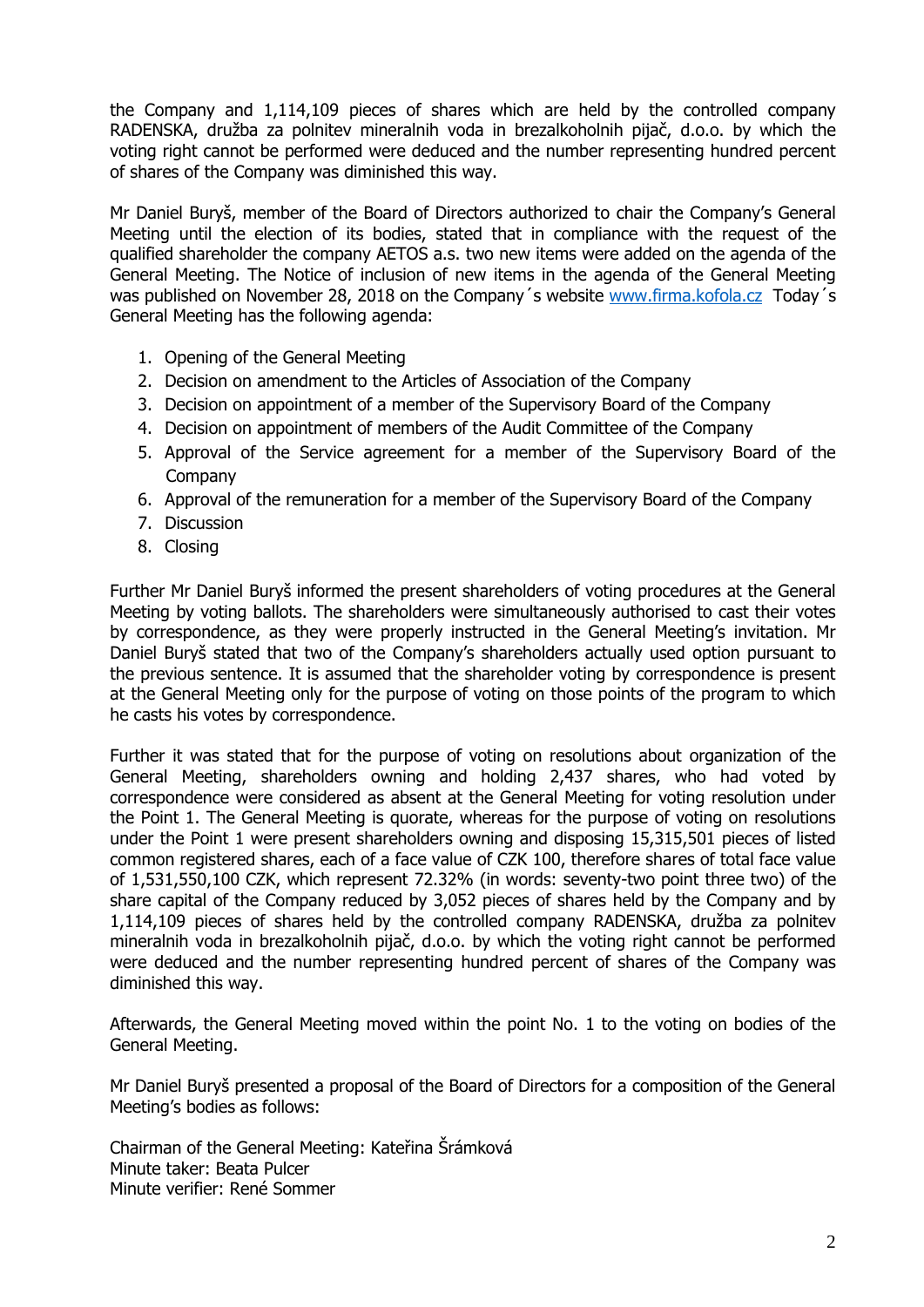Scrutiniser(s): Karin Josefusová.

No queries were raised by the present shareholders as to this point of the General Meeting's agenda, and Mr Daniel Buryš therefore invited the General Meeting to vote on the following proposal:

## **RESOLUTION No. 1:**

**"The General Meeting elects Ms Kateřina Šrámková as a Chairman of the General Meeting, Ms Beata Pulcer as a minute's taker, Mr. René Sommer as a minute's verifier, and Ms Karin Josefusova as a scrutiniser."**

A majority of votes of the present shareholders is required to adopt a decision on election of the bodies of the General Meeting.

## **After the completion of voting and the counting of votes, Mr. Daniel Buryš stated that the General Meeting approved the resolution by 15,315,501 votes, i.e. 100% of votes of all present shareholders.**

Afterwards Mr Daniel Buryš stated that the bodies of the General meeting were elected and invited the Chairman of the General Meeting, Ms. Kateřina Šrámková, to take its office.

The Chairman of the General Meeting welcomed the present shareholders.

Further she invited the General Meeting to vote by ballots on approval of the General Meeting's Rules of Procedure and Voting Rules that were published on the Company´s website [www.firma.kofola.cz.](http://www.firma.kofola.cz/) No queries or other proposals were raised by the present shareholders as to this proposal.

The Chairman of the General Meetings invited the General Meeting to vote on the following proposal:

#### **RESOLUTION No. 2:**

**"The General Meeting approves the Rules of Procedure and the Voting Rules of the General Meeting of the company Kofola ČeskoSlovensko a.s. as presented by the Board of Directors of the Company."**

A majority of votes of the present shareholders is required to adopt a decision on approval of this resolution.

## **After the completion of voting and the counting of votes, the Chairman of the General Meeting stated that the General Meeting approved the resolution by 15,315,501 votes, i.e. 100% of votes of all present shareholders.**

For the purposes to make the execution of the minutes of the General Meeting easier the Chairman of the General Meeting presented a proposal to vote on granting a permission to the Company to take sound recording of the General Meeting. The Chairman of the General Meeting invited the present shareholders to vote on the following draft resolution:

## **RESOLUTION No. 3:**

# **"The General Meeting approves making sound recording of the General Meeting."**

A majority of votes of the present shareholders is required to adopt a decision on approval of this resolution.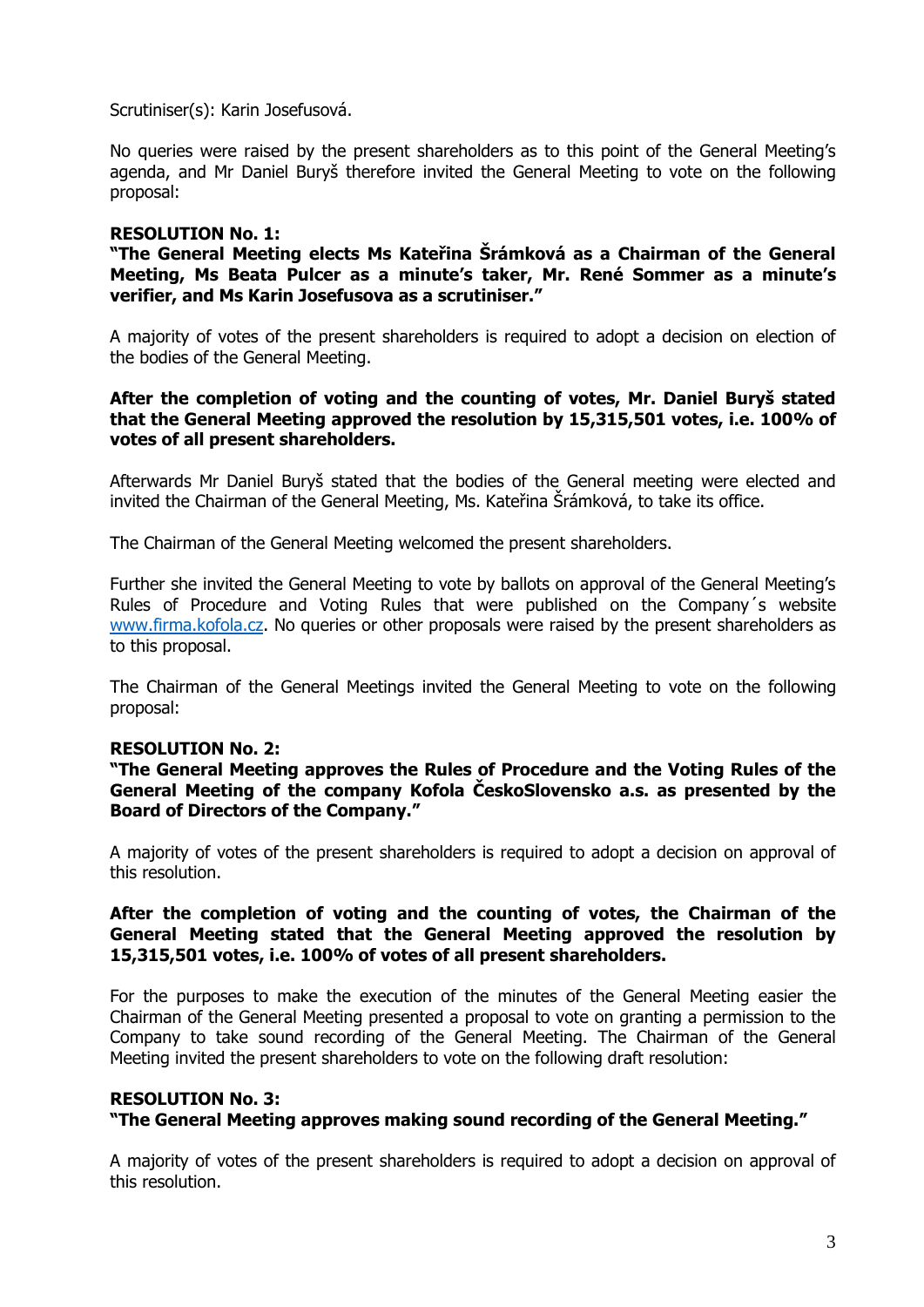**After the completion of voting and the counting of votes, the Chairman of the General Meeting stated that the General Meeting approved the resolution by 15,315,501 votes, i.e. 100% of votes of all present shareholders.** 

Afterwards, the discussion under the Point 1 was ended.

## **Point No.2: Decision on amendment to the Articles of Association of the Company**

The General Meeting moved onto the Point 2 of the agenda of the General Meeting.

The Chairman of the General Meeting invited a representative of the Board of Directors Mr. Daniel Buryš to make the present shareholders acquainted with the proposed amendment to the Articles of Association of the Company.

Mr. Daniel Buryš stated that the amendments to the Articles of Association of the Company are only the formal changes. The proposed amendments to the Articles of Association aim to simplify organisation and operation of Company´s bodies while maintaining the control mechanisms. Draft full text of the Articles of Association of the Company taking into account amendments was available on Company´s websites www.firma.kofola.cz under the link "INVESTOR" in the section "General meeting". At the same time, it was available for inspection at the registered seat of the Company till the day of the General Meeting (including).

Furthermore, it was stated that the amendments also include reduction of number of members of the Supervisory Board from 6 to 4 members. This change aim to reduce the number of the general meetings held due to changes in the supervisory body of the Company.

Afterwards, the Chairman of the General Meeting presented the following draft resolution:

# **RESOLUTION No. 4:**

"The General Meeting approves the following amendment of the Articles of Association of the Company:

1.1. First sentence of the Article 12 par. 12.9. of the Articles of Association shall be replaced by the following:

**"Members of the Board of Directors attending a general meeting shall be permitted to speak whenever they request.**"

1.2. The following sentence shall be added at the end of Article 13 par. 13.2. of the Articles of Association:

**"The general meeting may decide that the chairman of the general meeting and the minute verifier shall be the same person and as well as that the chairman of the general meeting shall also scrutinise votes provided that it does not jeopardize the due and proper course of proceedings of the general meeting."**

- 1.3. Article 15 par. 15.3. (b) to (e) of the Articles of Association shall be deleted. The existing par. 15.3. (f) to (i) shall be new par. 15.3. (b) to (e).
- 1.4. The words "two months" shall be replaced by the words "**one month**" within first sentence of Article 15 par. 15.4. of the Articles of Association. In the last sentence the word "monthly" shall be replaced by the word "**quarterly**" and the word "month" shall be replaced by the words "**calendar quarter**".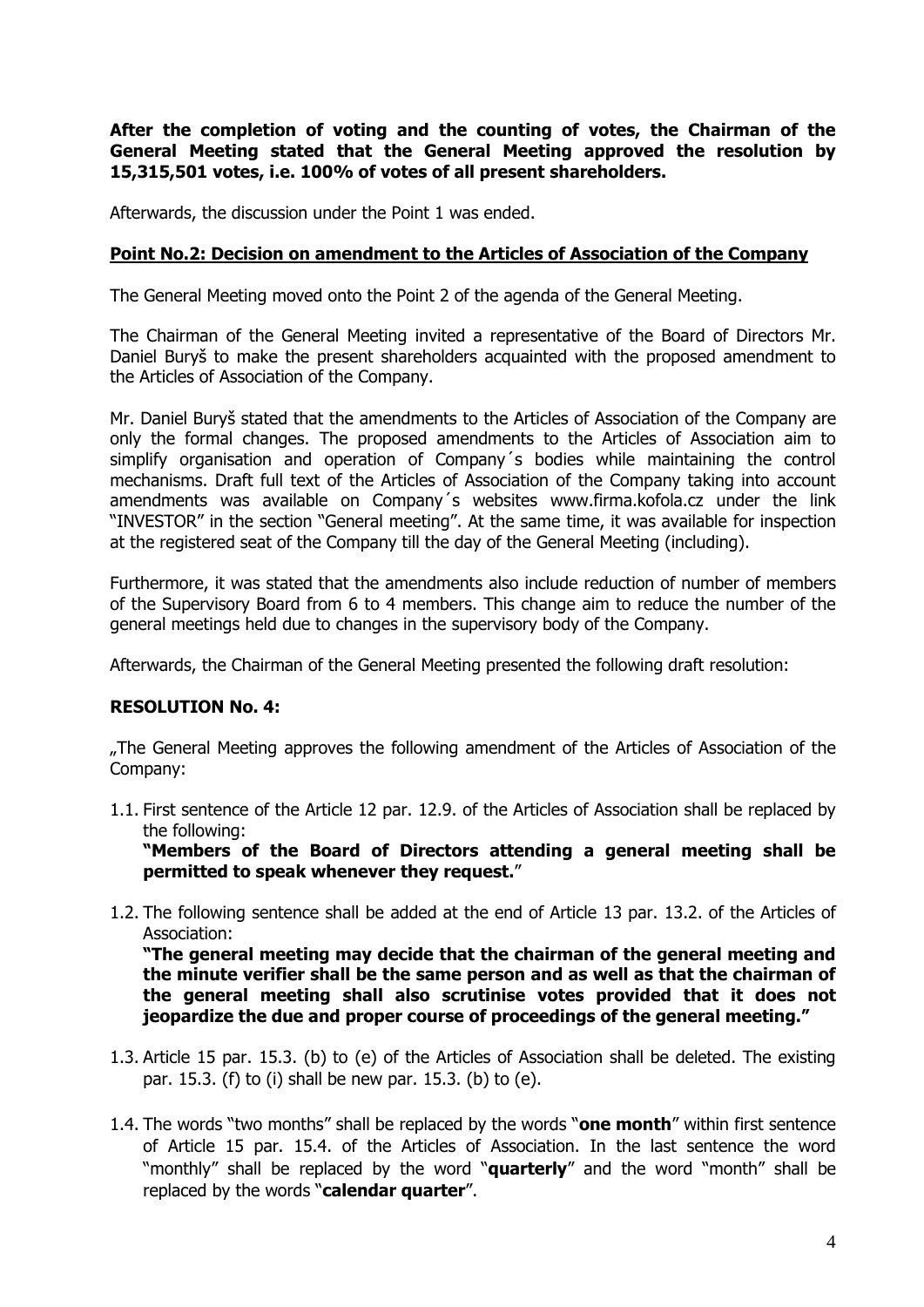1.5. The following sentence shall be added at the end of Article 15 par. 15.13. of the Articles of Association:

**"The Board of Directors shall also elect from amongst its members two (2) Vice-Chairs of the Board of Directors."**

- 1.6. In Article 16 par. 16.2. (h) of the Articles of Association, the number "8,000,000" shall be replaced by "**20,000,000**".
- 1.7. Article 16 par. 16.2. (i) to  $(p)$ ,  $(r)$ ,  $(v)$  and  $(w)$  shall be deleted.
- 1.8. The following new par. 16.2. (i) shall be added to Article 16 of the Articles of Association: **"to approve any transfer of assets for consideration or without, including transfer of shares, of Kofola or its subsidiaries whose value exceeds 20,000,000 EUR or the equivalent if such disposal of assets is not foreseen in the budget of Kofola;"**
- 1.9. The existing par. 16.2. (q), (s) to (u) and (x) of the Articles of Association shall be new par. 16.2. (j) to (n).
- 1.10. The words "six (6) members" shall be replaced by the words "**four (4) members**" within Article 16 par. 16.3. of the Articles of Association.
- 1.11. The comma at the end of the last sentence shall be replaced by the final full stop within Article 16 par. 16.4. of the Articles of Association.
- 1.12. The following text shall be added to the beginning of Article 16 par. 16.5. of the Articles of Association:

**"The General meeting may elect alternate member/s for filling free posts of members of the Supervisory Board according to the predefined order. If the alternate members are not elected the Supervisory Board, in which the number of members elected by the general meeting has not decreased by more than one half, may appoint substitute member until the next general meeting. The term of office of a substitute member of the Supervisory Board shall not be applied towards the term of office of a member of the Supervisory Board."**

- 1.13. Article 18 par. 18.1. of the Articles of Association shall be replaced by the following: **"The chairman of the Board of Directors together with one member of the Board of Directors or Vice-Chair of the Board of Directors together with one member of the Board of Directors shall represent Kofola."**
- 1.14. The following new par. 18.3. and 18.4. shall be added to Article 18 of the Articles of Association:

**18.3. The Board of Directors may authorise one of its members to act on behalf of Kofola in a specific legal matter individually.** 

**18.4. In compliance with the way of representing Kofola specified in par. 1 members of the Board of Directors are entitled to grant on behalf of Kofola a power of attorney to other person to represent Kofola.**"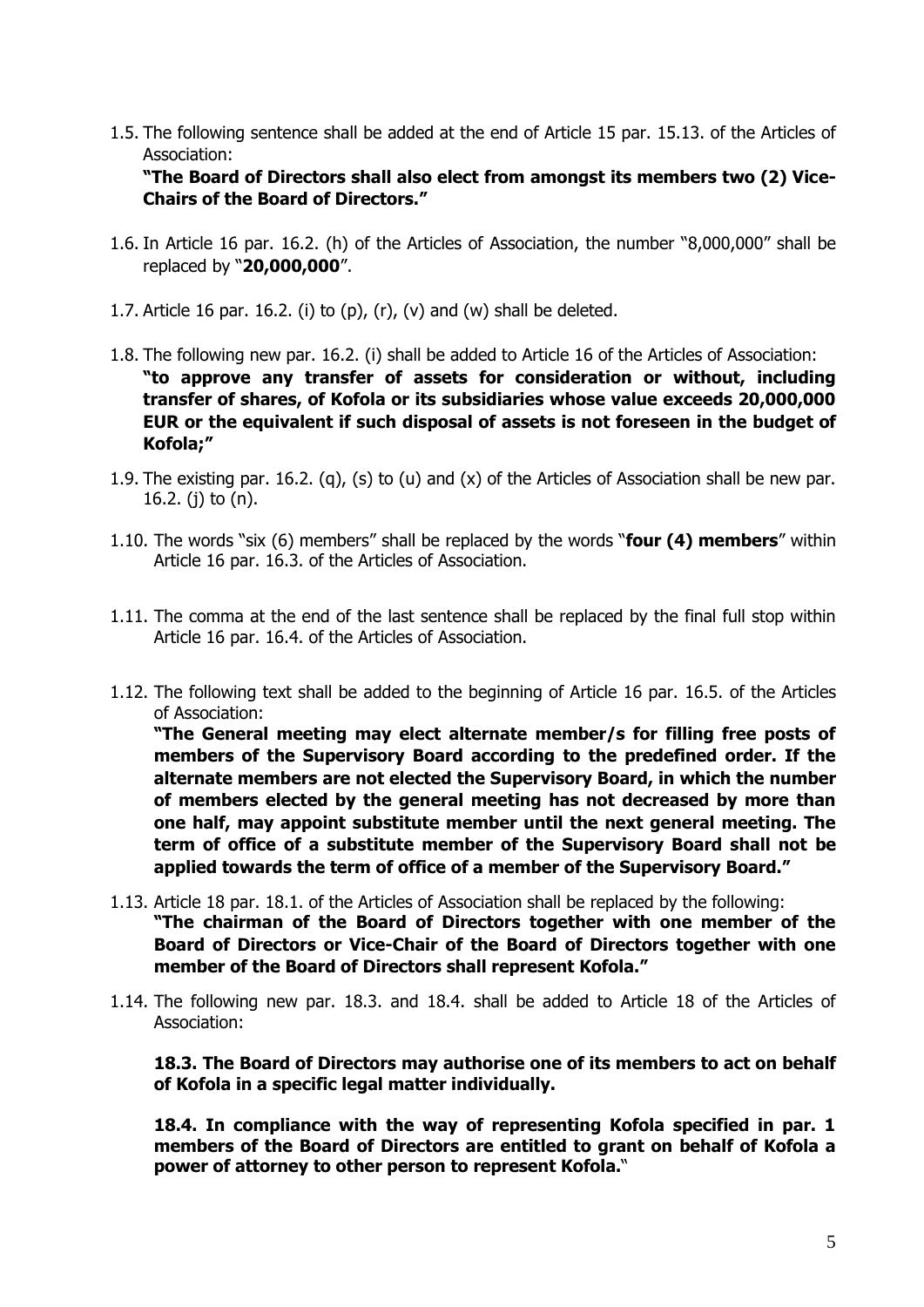Afterwards the present shareholders ware asked if they have any queries or counterproposals regarding this specific point on the agenda of the General Meeting.

The Chairman of the General Meeting stated that for the purpose of voting on the agenda of the General Meeting the shareholders, who voted by correspondence, delivered their ballots. The General Meeting is still quorate whereas were present shareholders owning and disposing 15,317,848 pieces of listed common registered shares, each of a face value of CZK 100, therefore shares of total face value of 1,531,784,800 CZK, which represent 72.33% (in words: seventy-two point three three) of the share capital of the Company.

The majority of 2/3 of the present shareholders is required to adopt this resolution. Afterwards the Chairman of the General Meeting invited the shareholders to vote on the above-mentioned draft resolution.

**After the completion of voting and the counting of votes the Chairman of the General Meeting stated that for adoption of this resolution was 15,159,204 votes, i.e. 98.96% of votes of all present shareholders, 158,644 votes voted against, i.e. 1.04% votes of all present shareholders and nobody abstained.** 

A notarial record was executed about this decision of the General Meeting.

Afterwards, the discussion under the Point 2 was ended.

## **Point No. 3: Decision on appointment of a member of the Supervisory Board of the Company**

The Chairman of the General Meeting invited Mr. Daniel Buryš to explain to the shareholders a reason why it is necessary to appoint a new member of the Supervisory Board of the Company.

To this Mr. Daniel Buryš stated that on September 25, 2018 Mr. Dariusz Prończuk and Mr. Bartosz Kwiatkowski resigned from their positions as members of the Supervisory Board. In accordance with the law, the information about the resignation of the Supervisory Board members was published, among others, on the website of the Company in the section "NEWS AND NOTIFICATIONS" as well as in the section "REGULATORY INFORMATION" – news from 27 September 2018, number 21/2018. In accordance with the provision of art. 59 par. 5 of the Act No 90/2012 Coll., on commercial companies and cooperatives, both members left their position as of 25 November 2018.

On 25 October 2018, Mr Pavel Jakubík delivered his notice of resignation from the position of member of the Supervisory Board; his membership in the Supervisory Board of the Company terminates on 25 November 2018.

With regard to the proposed amendment of the Articles of Association of the Company that aims to reduce the Supervisory Board to 4 members, the Board of Directors nominates Mr. Tomáš Jendřejek, born December 3, 1966, residing at Brožíkova 1073/40, Pod Cvilínem, 794 01 Krnov, for membership in the Supervisory Board to fill in the vacancy." On 25 October 2018, Mr. Tomáš Jendřejek delivered his notice of resignation from his position as member of the Board of Directors, his function terminated on 25 November 2018. The proposed candidate is in line with the legal requirements for the function of a Supervisory Board member of the Company. With regard to his experience and qualification the Board of Directors believes that he is a suitable candidate for the position.

Afterwards, the Chairman of the General Meeting presented the draft of the resolution: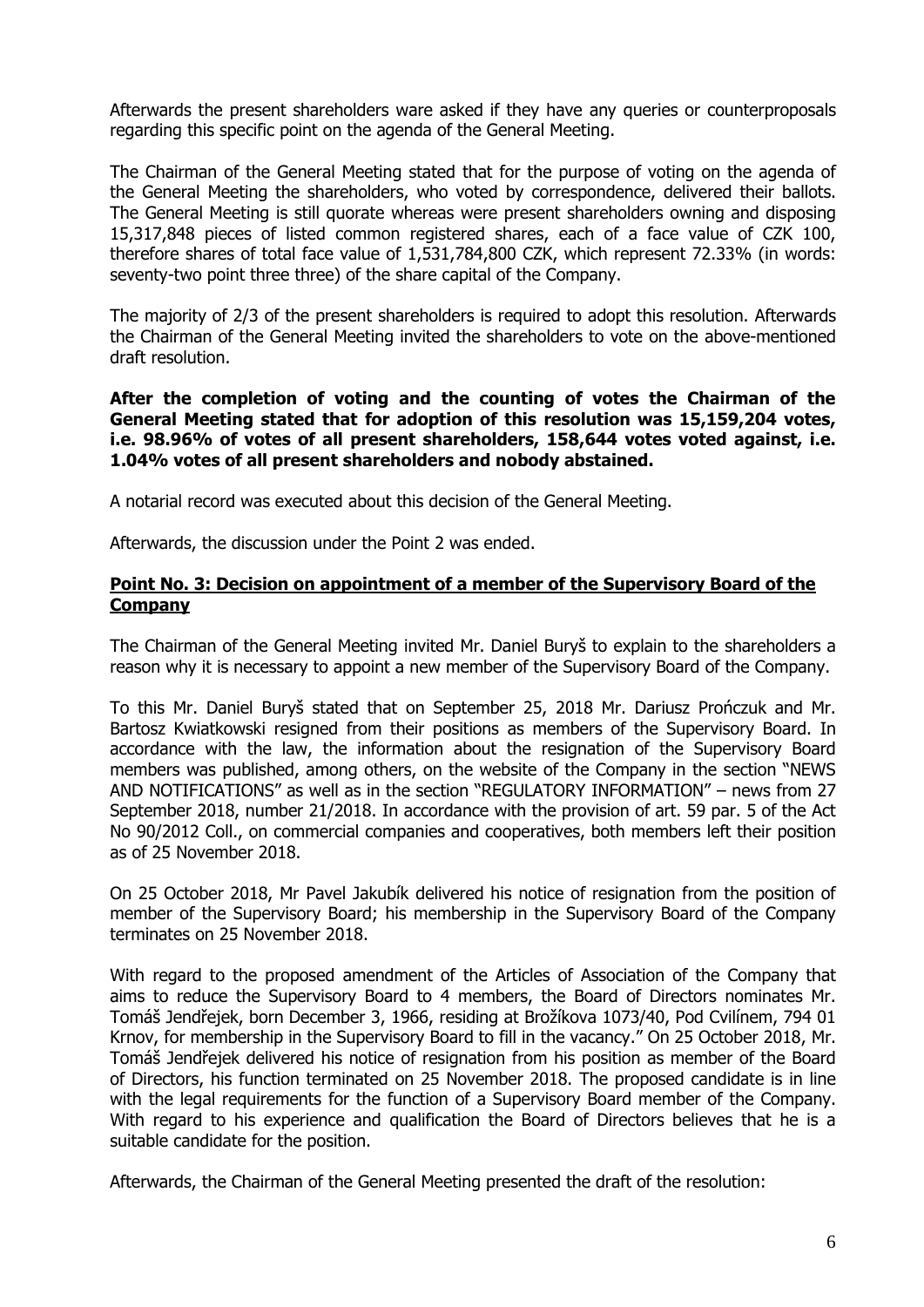#### **RESOLUTION No. 5:**

## **"The General meeting appoints Mr. Tomáš Jendřejek, born December 3, 1966, residing at Brožíkova 1073/40, Pod Cvilínem, 794 01 Krnov as the member of the Supervisory Board. "**

Afterwards the Chairman of the General Meeting asked if there are any queries or counterproposals regarding this specific point on the agenda of the General Meeting.

Further the Chairman of the General Meeting invited the General Meeting to vote on the proposed resolution.

A majority of votes of the present shareholders is required to adopt a decision on approval of this resolution.

**After the completion of voting and the counting of votes the Chairman of the General Meeting stated that for adoption of this resolution was 15,160,738 votes, i.e. 98.97% of votes of all present shareholders, 157,110 votes voted against, i.e. 1.03% votes of all present shareholders.** 

A notarial record was executed about this decision of the General Meeting.

Afterwards the General Meeting moved to next point in the agenda of the General Meeting.

#### **Point No. 4: Decision on appointment of members of the Audit Committee of the Company**

The Chairman of the General Meeting invited Mr Daniel Buryš once again to explain to the shareholders a reason why it is necessary to appoint new members of the Audit Committee of the Company.

Mr Daniel Buryš informed the General Meeting that Mr Bartosz Kwiatkowski and Mr. Pavel Jakubík resigned from their membership in the Audit Committee of the Company. The membership in the Committee of Mr Kwiatkowski terminated as of 25 October 2018 and the membership of Mr Pavel Jakubík terminated as of 25 November 2018.

The proposed members of the Audit Committee, Ms Lenka Frostová and Ms Zuzana Prokopcová, are in line with the requirements of the Act No 93/2009 Coll, on Auditors, and the Articles of Associations of the Company. With regard to their experience and qualification, the proposed Audit Committee members are suitable candidates for the positions in the Audit Committee.

The Chairman of the General Meeting therefore presented the following draft resolution:

#### **RESOLUTION No. 6:**

**"The General Meeting appoints as members of the Audit Committee of the Company:** 

- **Mrs. Lenka Frostová, born August 14, 1972, residing at Na Baranovci 1977/34, 710 00 Slezská Ostrava;**
- **Mrs. Zuzana Prokopcová, born February 24, 1974, residing at Podskalská 1252/24, 128 00 Prague 2."**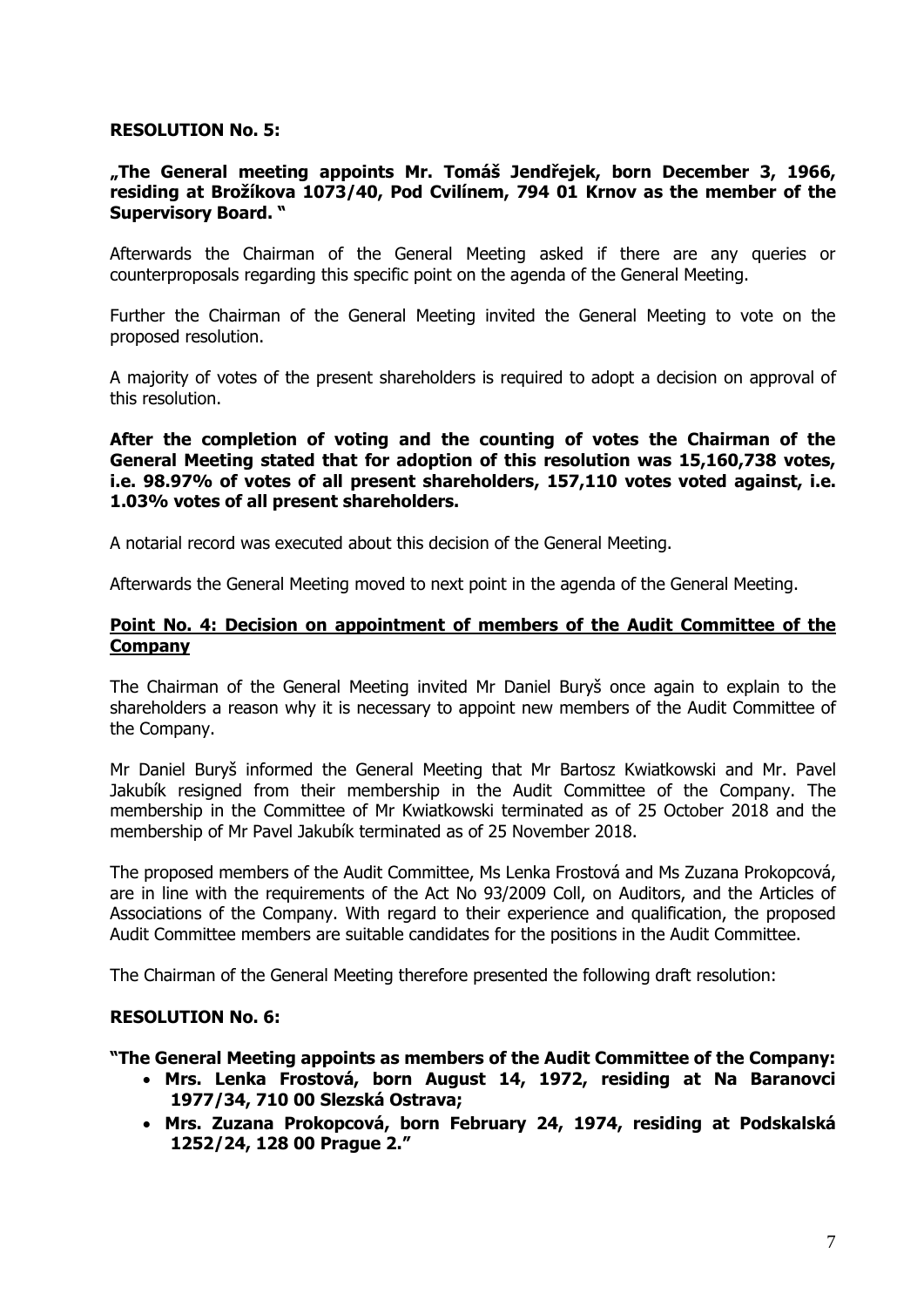No queries were raised by the present shareholders as to this point of the General Meeting's agenda, and the Chairman of the General Meeting therefore invited the General Meeting to vote on the proposed resolution.

A majority of votes of the present shareholders is required to adopt a decision on approval of this resolution.

**After the completion of voting and the counting of votes the Chairman of the General Meeting stated that the resolution was adopted by 15,316,314 votes, i.e. 99.99% of votes of all present shareholders, nobody voted against and 1,543 votes abstained, i.e. 0.01 % votes of all present shareholders.** 

The discussion under this Point was ended.

## **Point No. 5: Approval of the Service agreement for a member of the Supervisory Board of the Company**

This point was included in the agenda of the General Meeting at the request of the qualified shareholder the company AETOS a.s.

The request of the qualified shareholder was published together with the notice of inclusion of new item in the agenda of the General Meeting of the Board of Directors and the Board of Director´s opinion. Draft executive service agreement for a member of the Supervisory Board of the Company was submitted for inspection to the present shareholders. The wording of the agreement remains unchanged as compared to the original version of the agreement approved by the general meeting except for the amount of reward which was increased to 50,000 CZK gross per month.

The qualified shareholder justified the increase of the remuneration of the members of the Supervisory Board by the recent wage developments. Simultaneously the qualified shareholder appreciated the quality of work carried by the Supervisory Board.

Regarding to the above mentioned the qualified shareholder proposed to the General Meeting to adopt the following resolution:

# **RESOLUTION No. 7:**

**"The General Meeting approves the executive service agreement of the member of the Supervisory Board of the Company as presented by the qualified shareholder the company AETOS a.s., ID No.: 061 67 446, with its registered office at Nad Porubkou 2278/31a, Poruba, 708 00 Ostrava, Czech Republic, to the General Meeting that will be entered into with the members of the Supervisory Board of the Company."**

The Chairman of the General Meeting stated that the shareholders who voted by correspondence did not vote on this Point of the agenda taking into account the time of delivery of the request of the qualified shareholder.

The Chairman of the General Meeting asked if any of the present shareholders has any questions, statement or counterproposal concerning this specific point on the agenda of the General Meeting and received a negative answer.

Afterwards the Chairman of the General Meeting invited the present shareholders to vote on the above-mentioned resolution.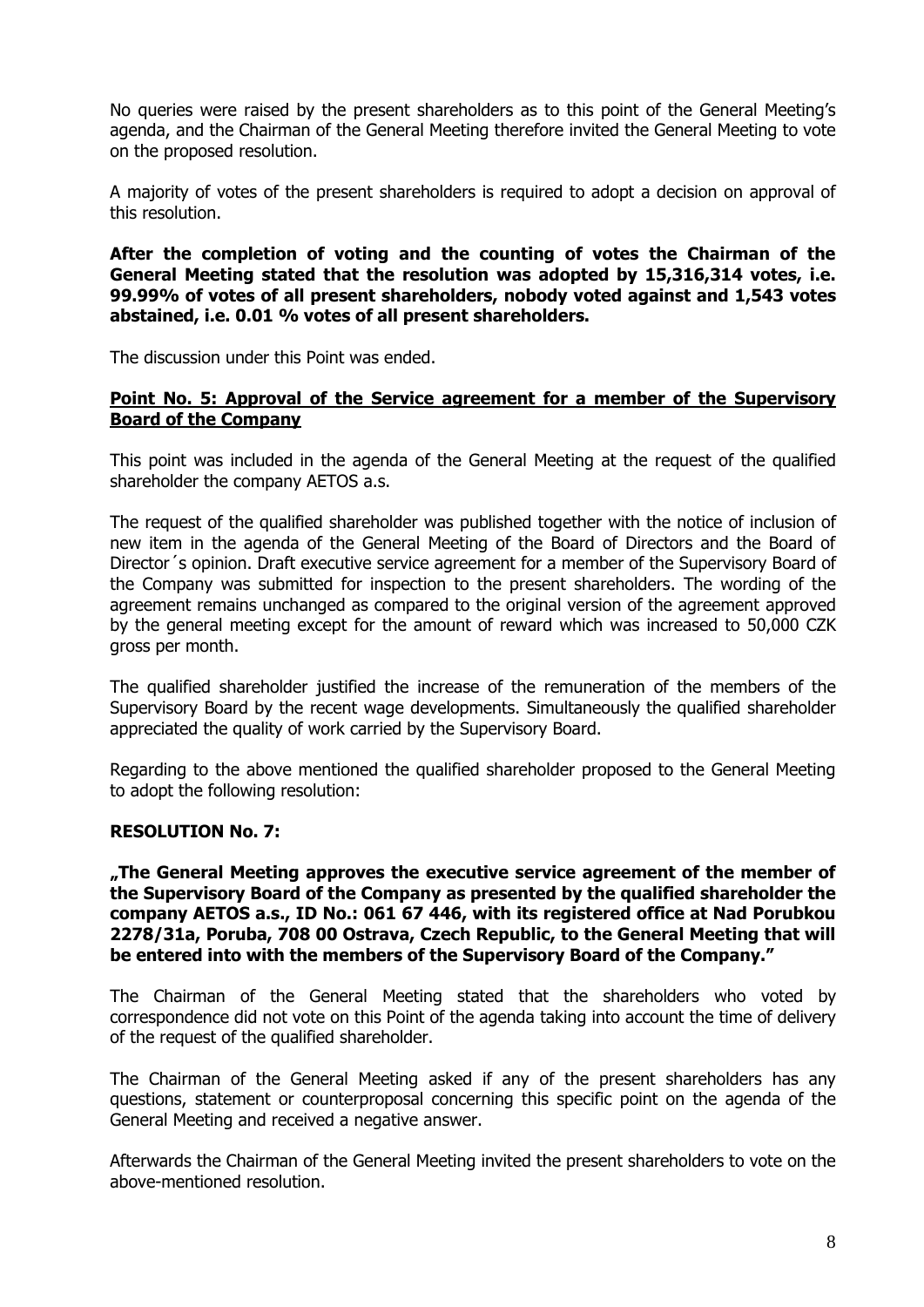A majority of votes of the present shareholders is required to adopt a decision on approval of this resolution.

**After the completion of voting and the counting of votes it was stated that for adoption of this resolution was 15,159,204 votes, i.e. 98.98% of votes of all present shareholders, 152,861 votes voted against, i.e. 1% of votes of all present shareholders. 3,436 votes, i.e. 0.02% of votes of all present shareholders abstained.** 

The resolution was adopted by 98.98% of votes of all present shareholders.

The discussion related to the Point 5. of the agenda of General Meeting then ended and the General Meeting moved to the next point.

## **Point No. 6: Approval of the remuneration for a member of the Supervisory Board of the Company**

Inclusion of this point in the agenda of the General Meeting was requested by the qualified shareholder of the Company.

The Chairman of the General Meeting asked if any of the present shareholders has any questions, statement or counterproposal concerning this specific point on the agenda of the General Meeting and received a negative answer.

Therefore, the Chairman of the General Meeting invited the shareholders to vote on the proposed resolution.

#### **RESOLUTION No. 8:**

**"The General Meeting approves the following salary and other benefits to be paid to the future member of the Supervisory Board of the Company, Mr. Tomáš Jendřejek, born on December 3, 1966, residing at Brožíkova 1073/40, Pod Cvilínem, 794 01 Krnov, under an employment agreement:** 

**- basic monthly gross salary in the amount of CZK 117.000,** 

**- yearly bonus up to the yearly gross salary really paid, except the salary compensations,** 

**- use of a Company car also for private purposes,** 

**- other benefits provided to the employees under Company internal regulations."** 

A majority of votes of the present shareholders is required to adopt a decision on approval of this resolution. "

**After the completion of voting and the counting of votes it was stated that for adoption of this resolution was 15,159,204 votes, i.e. 98.98 % of votes of all present shareholders, 152,861 votes voted against, i.e. 1% of votes of all present shareholders. 3,436 votes, i.e. 0.02% of votes of all present shareholders abstained.** 

The Chairman of the General Meeting stated that the resolution was adopted by 98.98% of votes of all present shareholders.

Afterwards, the discussion under the Point 6 was ended.